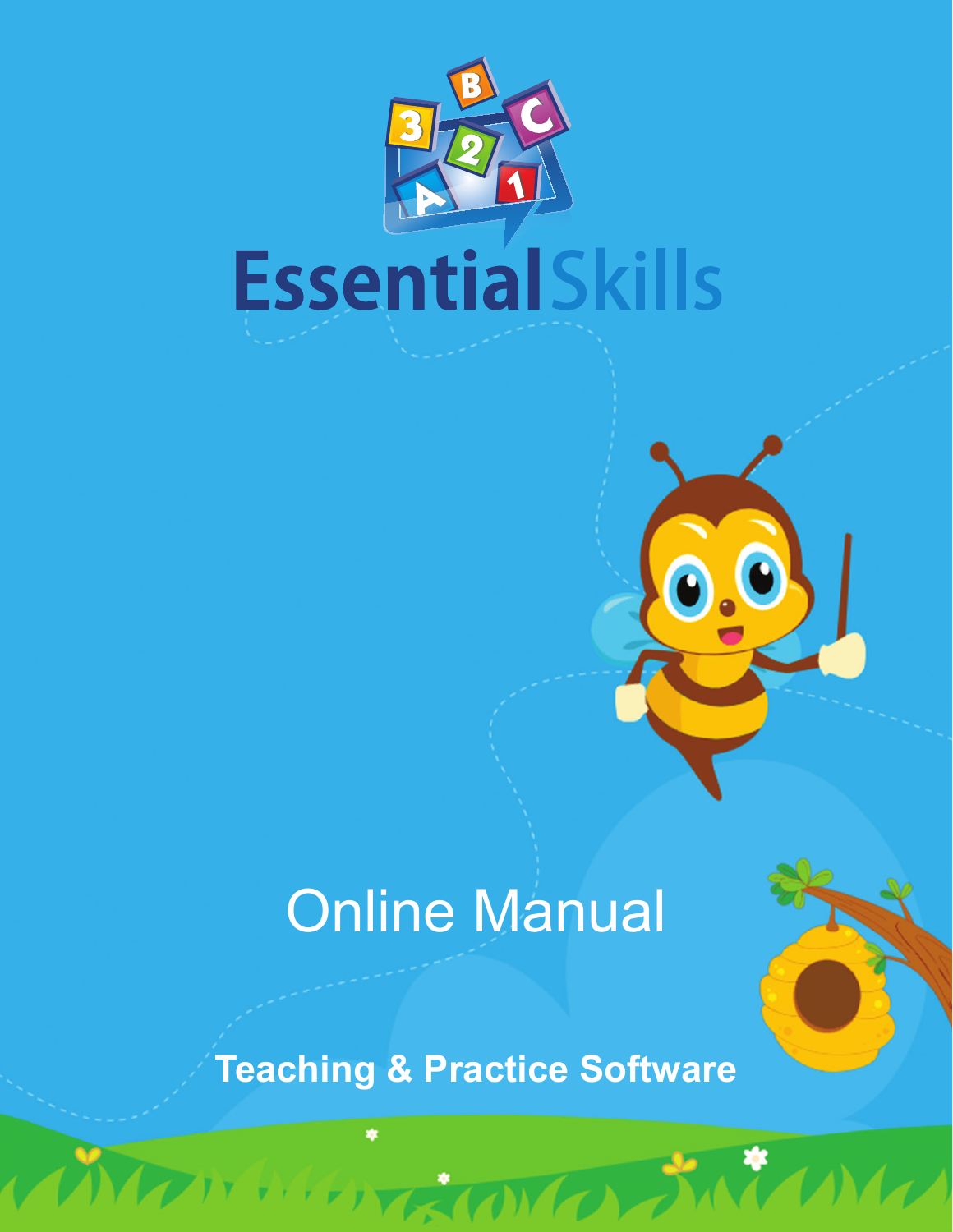### Table of Contents

| 1) |  |
|----|--|
| 2) |  |
| 3) |  |
| 4) |  |
| 5) |  |
| 6) |  |
| 7) |  |
|    |  |
|    |  |
|    |  |
|    |  |
|    |  |
|    |  |
|    |  |
|    |  |
|    |  |
|    |  |
|    |  |
|    |  |
|    |  |
|    |  |
|    |  |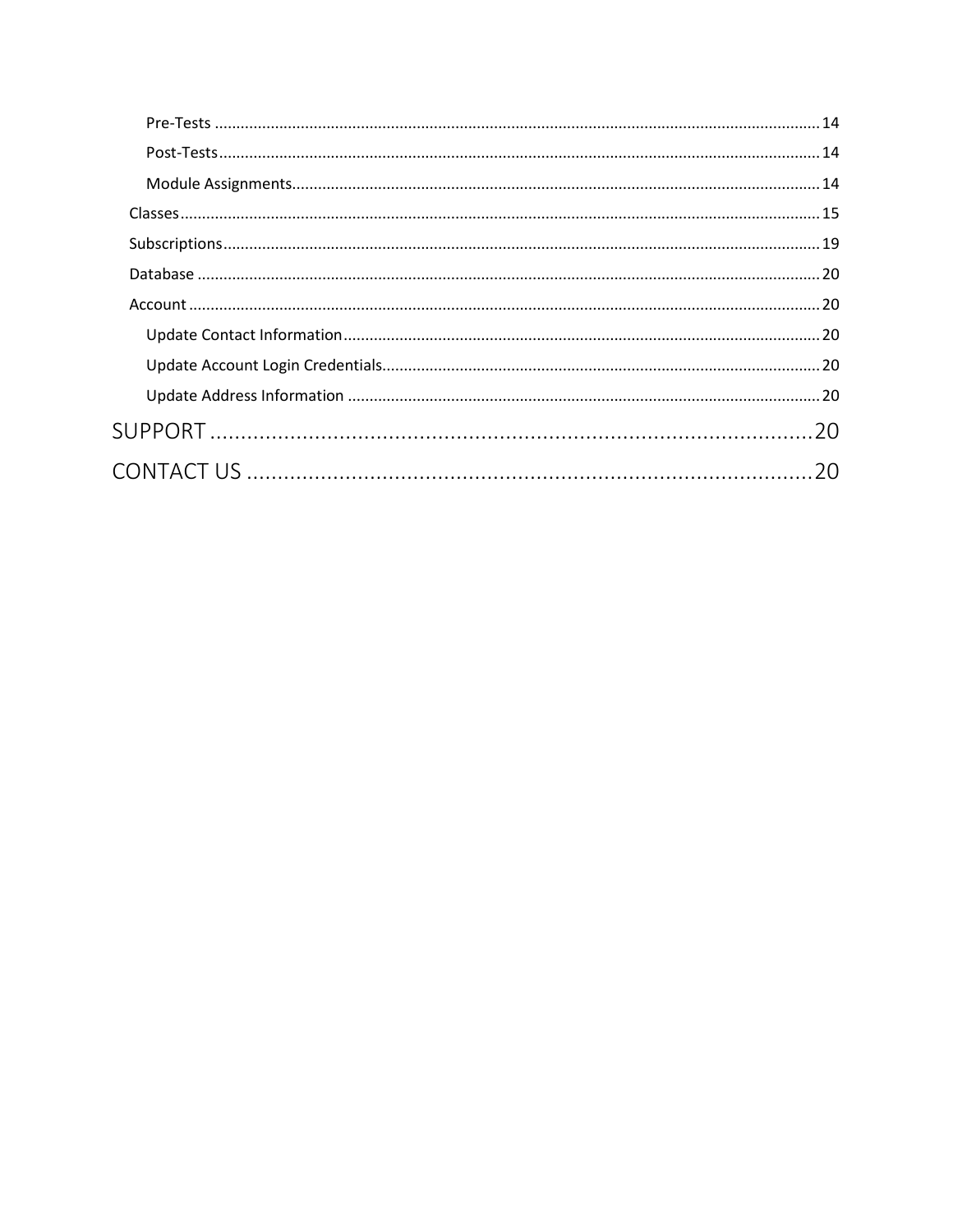### <span id="page-3-0"></span>**OVERVIEW**

Essential Skills Online programs provide systematic and explicit instruction to students from K-6 grade level. These programs use hundreds of colorful graphics, sound effects and music rewards to motivate students to continue learning with the software. Additionally, a help system allows students to work independently and frees up teacher time.

Every subscription has access to the Teacher Dashboard - a tool which allows administrators and teachers to monitor students' progress as they work through the programs. This tool also allows teachers to assign pre-tests, post-tests and custom activity assignments.

### <span id="page-3-1"></span>**SYSTEM REQUIREMENTS**

Essential Skills Online is a web application that runs in your web browser on almost every platform including Windows PC, Apple OSX and iOS, and Android. It is compatible with iPads, Chromebooks, Android tablets and more.

#### **WINDOWS SYSTEM REQUIREMENTS**

- Reliable internet connection
- Printer recommended for printing student reports
- Any browser application (Google Chrome recommended)

#### **APPLE OSX SYSTEM REQUIREMENTS**

- Reliable internet connection
- Printer recommended for printing student reports
- Browser app (Google Chrome recommended)

#### **APPLE iOS SYSTEM REQUIREMENTS**

- Reliable internet connection
- Browser app (Google Chrome recommended)

#### **CHROMEBOOK / ANDROID SYSTEM REQUIREMENTS**

- Reliable internet connection
- Printer recommended for printing student reports
- Google Chrome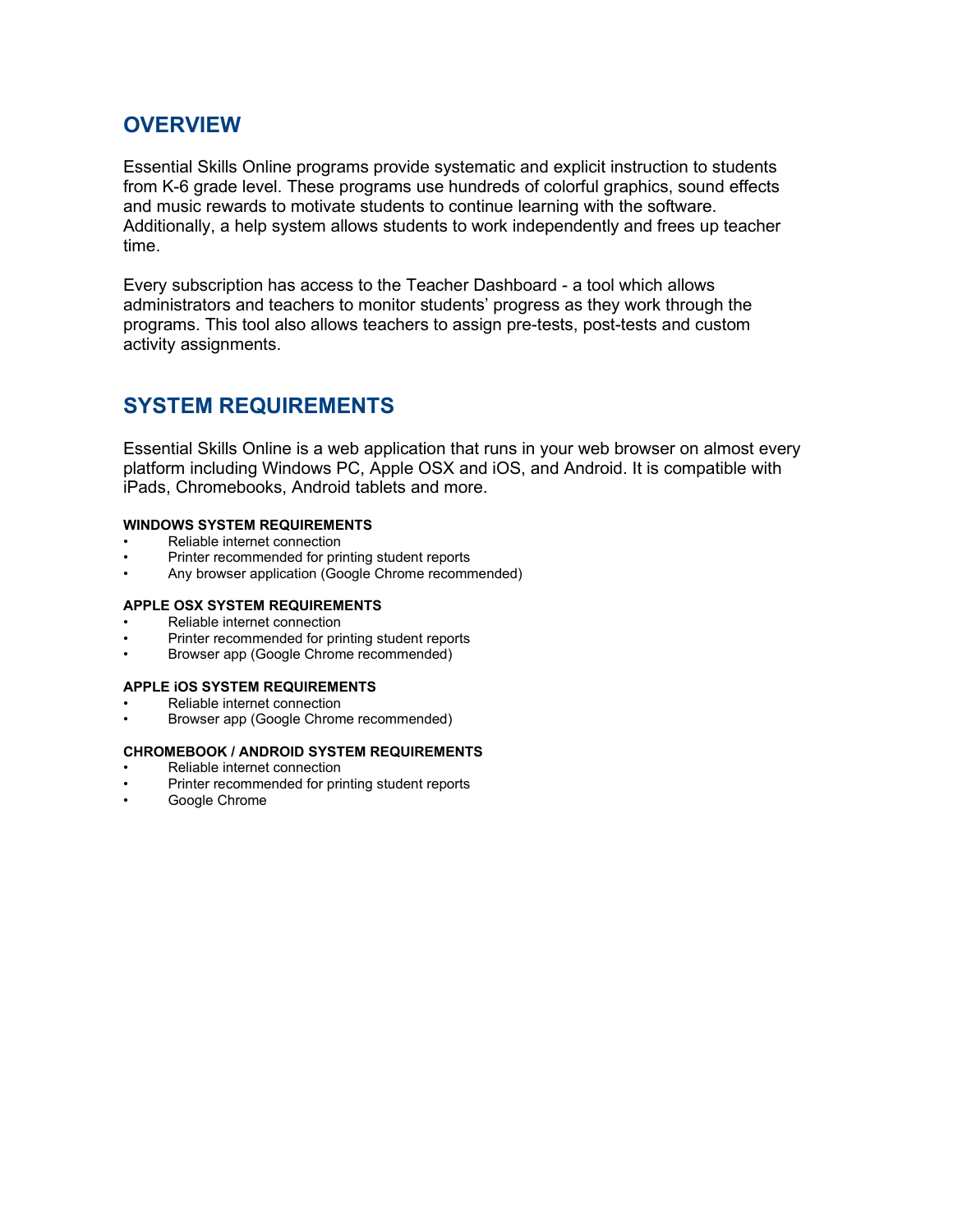### <span id="page-4-0"></span>**LOGGING IN TO THE SOFTWARE**

### <span id="page-4-1"></span>**ADMINISTRATOR PASSWORDS**

Logging in with the Administrator username and password will give the user access to every class and student in the database. The administrator can assign and edit any teacher or student username and password.

### <span id="page-4-2"></span>**CLASS PASSWORDS**

For each class created, a class name, username and a password will be assigned. This username and password will allow a teacher to login and view and edit the students in the class. A teacher cannot view or change any details in any class but their own.

### <span id="page-4-3"></span>**STUDENT PASSWORDS**

Students can only access their accounts with a valid username and password. Creating a student automatically generates a corresponding student password. You can find student's username and password in the Classes section of the Teacher Dashboard.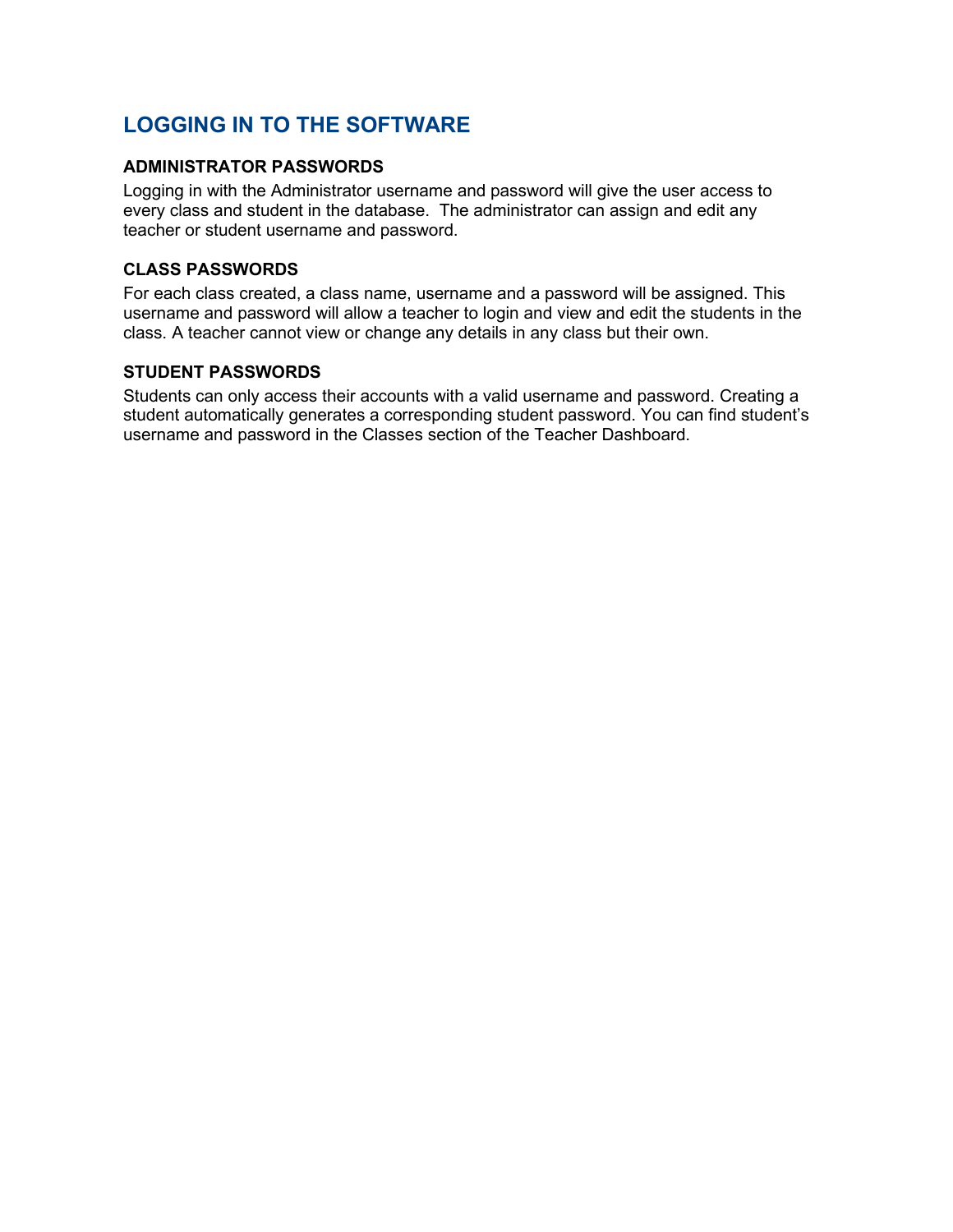### <span id="page-5-0"></span>**GETTING STARTED WITH YOUR SUBSCRIPTION**

### <span id="page-5-1"></span>**1) YOUR WEB BROWSER**

We recommend the use of Google Chrome, although the software is compatible with most other browsers. Ensure that whatever browser used is kept up to date.

### <span id="page-5-2"></span>**2) GO TO ESSENTIAL SKILLS ONLINE**

Begin by browsing to the [https://online.essentialskills.com,](https://online.essentialskills.com/) following the link provided in your signup email, or browsing to our homepage [https://essentialskills.com](https://essentialskills.com/) and clicking on the "School Login" button on the banner at the top of our site.

### <span id="page-5-3"></span>**3) YOUR SCHOOL ID**

Enter the School ID provided by Essential Skills in the email you received from support when you registered.

It is recommended that you either print out this email or make a note of your School ID and login information for future reference.

You can recover a lost school ID by simply clicking the Find my school ID link and following the instructions



**Note: If you bookmarked or clicked on the "School Login page" link in your email, you won't need to enter your School ID.**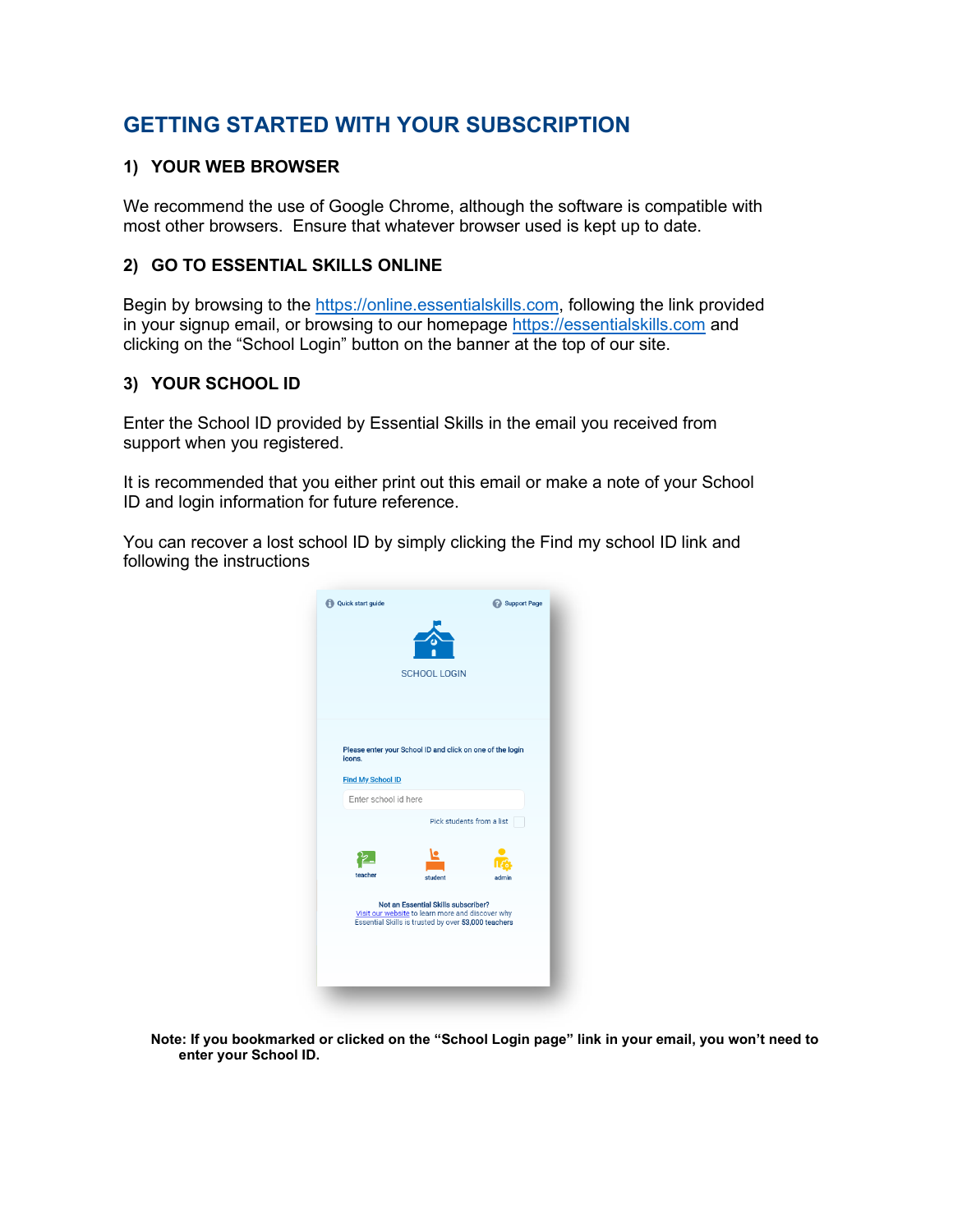### <span id="page-6-0"></span>**4) LOG IN AS AN ADMINISTRATOR**

Once your school ID has been entered, click on the Administrator icon to access the Teacher Dashboard

| <b>ADMIN LOGIN</b>                                                                                                                             |   |
|------------------------------------------------------------------------------------------------------------------------------------------------|---|
|                                                                                                                                                |   |
| Please enter your administrator username and<br>password.                                                                                      |   |
| enter username                                                                                                                                 | 국 |
| enter password                                                                                                                                 | 暑 |
| login                                                                                                                                          |   |
| Not an Essential Skills subscriber?<br>Visit our website to learn more and discover why<br>Essential Skills is trusted by over 53,000 teachers |   |
|                                                                                                                                                |   |
|                                                                                                                                                |   |

**Note: There are separate login portals for administrators, teachers, and students.**

Enter the administrator username and password supplied by Essential Skills upon signup. The administrator can view all the teacher and student data in an account, as well as view and edit all usernames/passwords.

### <span id="page-6-1"></span>**5) CREATE YOUR FIRST CLASS (TEACHER ACCOUNT)**

Upon login, you will be prompted to create a New Class. Classes have names, usernames and passwords that are assigned by the administrator. The display name is what will be displayed as the class name in the program. The username and passwords are used for logging in as a teacher.

#### **Note: Once logged in, teacher accounts will only be able to view and change details within their own class.**

Type your class' display name, username and password in the corresponding text boxes. Click on Add to Class List to finalize the class creation. After your class is created you will be prompted to create students.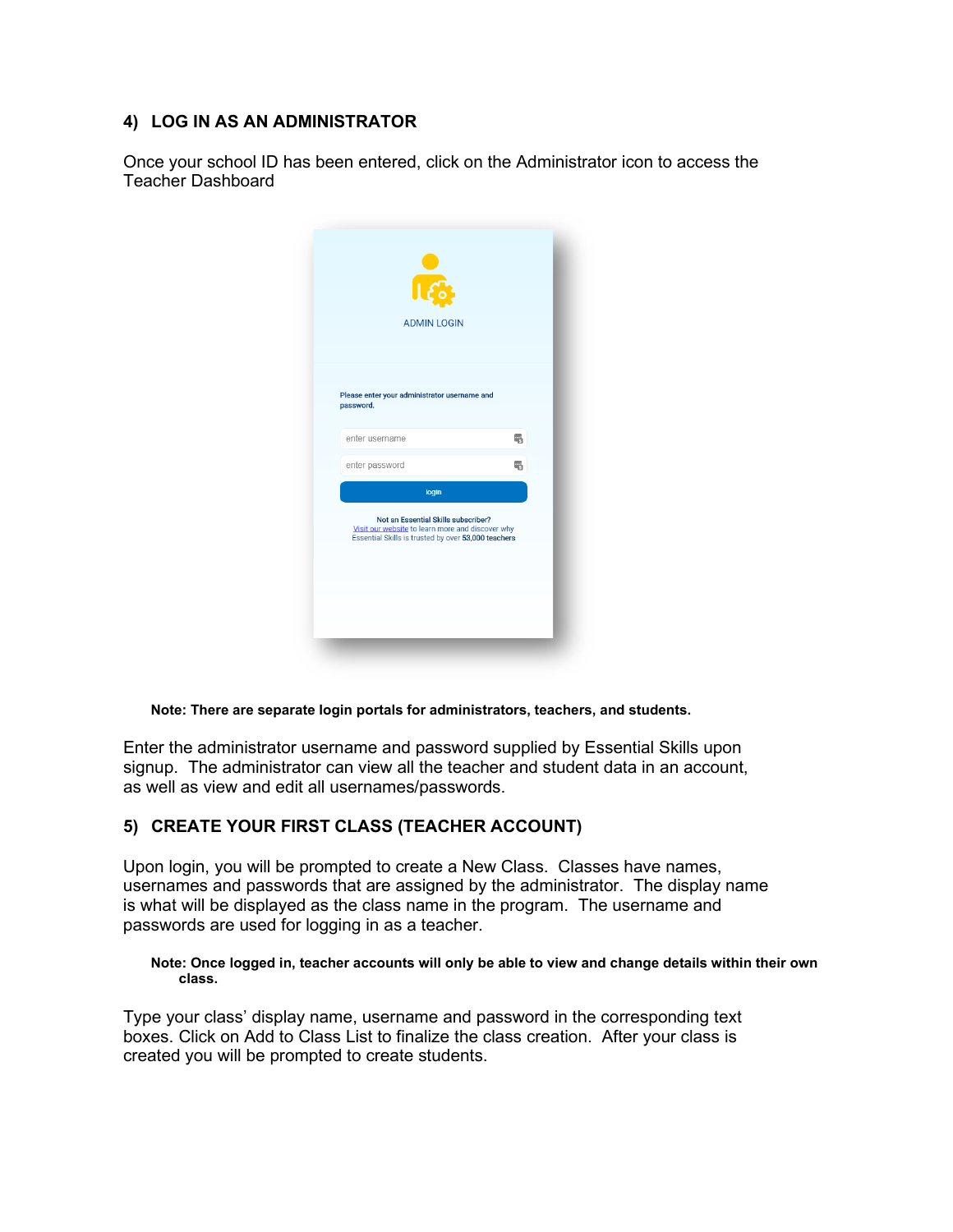### <span id="page-7-0"></span>**6) CREATE YOUR FIRST STUDENT(S)**

Students have display names, username and passwords that work just like the teacher account. To create a student, type your student's display name, username and password in the corresponding text boxes. Click on the Add to Student List button to finalize the student creation.

### <span id="page-7-1"></span>**7) CREATING MULTIPLE STUDENTS**

Alternatively, there is an option to add multiple students at once. Do this by clicking on the Bulk Add Students button. Type in their display names in the space available in the left text box. You can choose what you want their usernames names to be in the middle box. In the third box, you can assign them all a password. The password can be the same for all the students or randomly generated with a few options. Click Verify when you are ready to create the students. If all the new student's names are highlighted in green, you can click on the Create Students button. If they are highlighted in red, there is a conflict with another student account (the student's name might already be taken).

Click on the Create Students button to finalize the creation of the list of students.

After your student(s) creation, you will be placed in the Class section of the Teacher's Dashboard. Here you will be able to add more students, view passwords, and edit the Class(teacher) options and login credentials.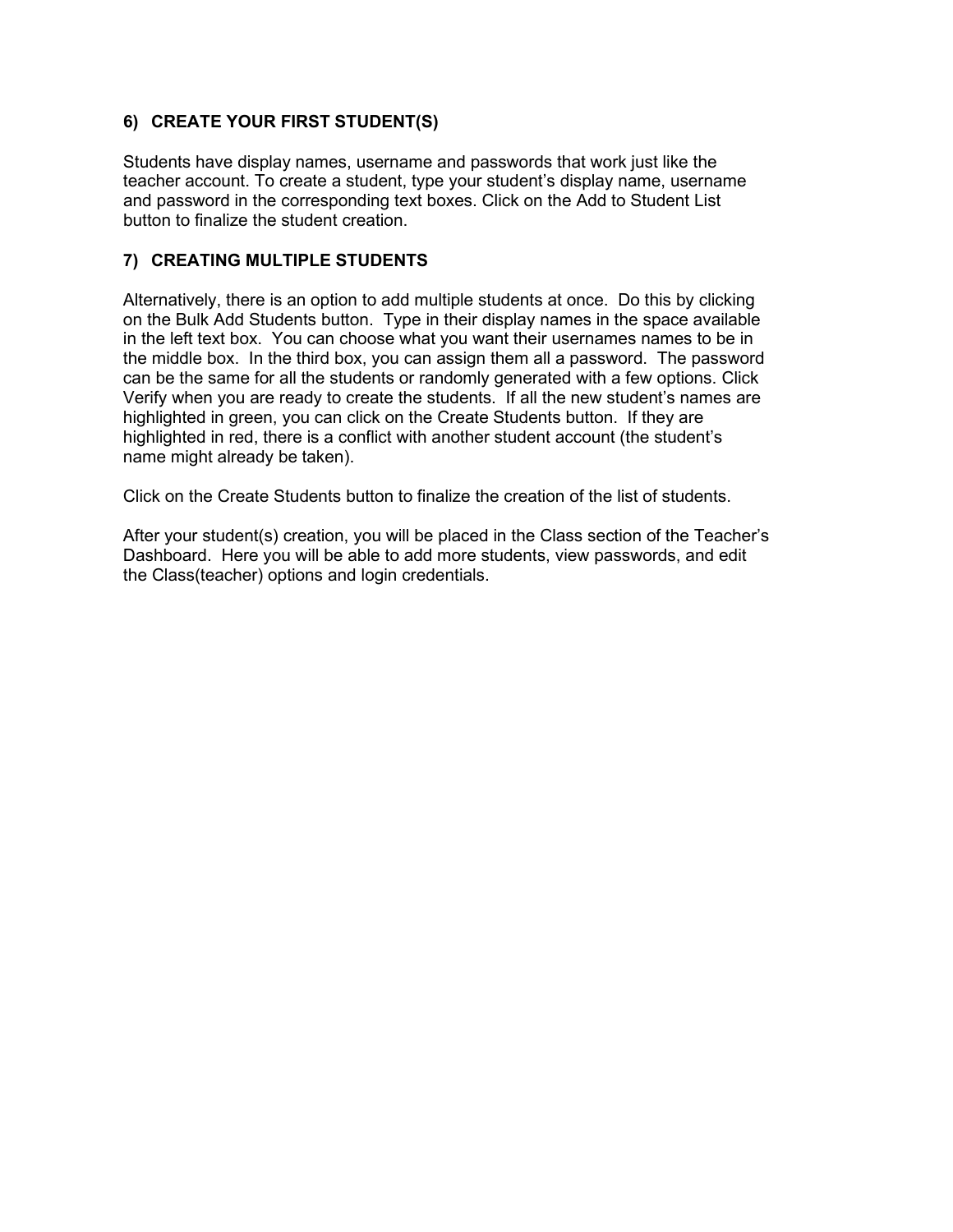### <span id="page-8-0"></span>**GETTING YOUR STUDENTS STARTED**

### <span id="page-8-1"></span>**STUDENT USERNAMES AND PASSWORDS**

You can find student's username and password in the Class section of the Teacher's Dashboard. Click on the yellow Password List button to get a complete list of the class's login credentials. You can print or save the page that pops up for reference.

### <span id="page-8-2"></span>**STUDENT LOGIN PAGE**

It is recommended that you bookmark the Essential Skills login page for quick and easy access whether it be on your desktop or in your browser's menu bar. Enabling cookies for your browser can make subsequent logins quick and easy by retaining needed login information. For example, your school's ID will no longer be needed once typed in, requiring only your student usernames and passwords to log in.

The Essential Skills Online system offers two different login procedures to satisfy your needs based on your school's privacy policies.

### <span id="page-8-3"></span>**STUDENT LOGIN (USERNAME METHOD)**

The Private Login method requires your student to select their class from a dropdown menu. No student lists are ever displayed to the screen. If cookies are enabled your student is only required to enter their username and password as the school ID will be retained by your browser.

- 1) Enter the School ID
- 2) Click on the Student button
- 3) Select the student's class from the dropdown list
- 4) Type the student's username in the first text box
- 5) Type the student's password in the second text box
- 6) Click on the green Login Button

### <span id="page-8-4"></span>**STUDENT LOGIN (CLASS LIST METHOD)**

Using the Open Login method, a student can enter their School ID and School Password to select their class and name from a list instead of entering their username. The School ID and School Password will be saved by the browser if cookies are enabled.

- 1) Enter the School ID
- 2) Check the box for "Pick students from a list "
- 3) Enter the School Password in the text box
- 4) Click on the Student button
- 5) Select the student's class from the list
- 6) Click on the green Go Button
- 7) Select the student's name from the list
- 8) Type the student's password in the text box
- 9) Click on the green Go Button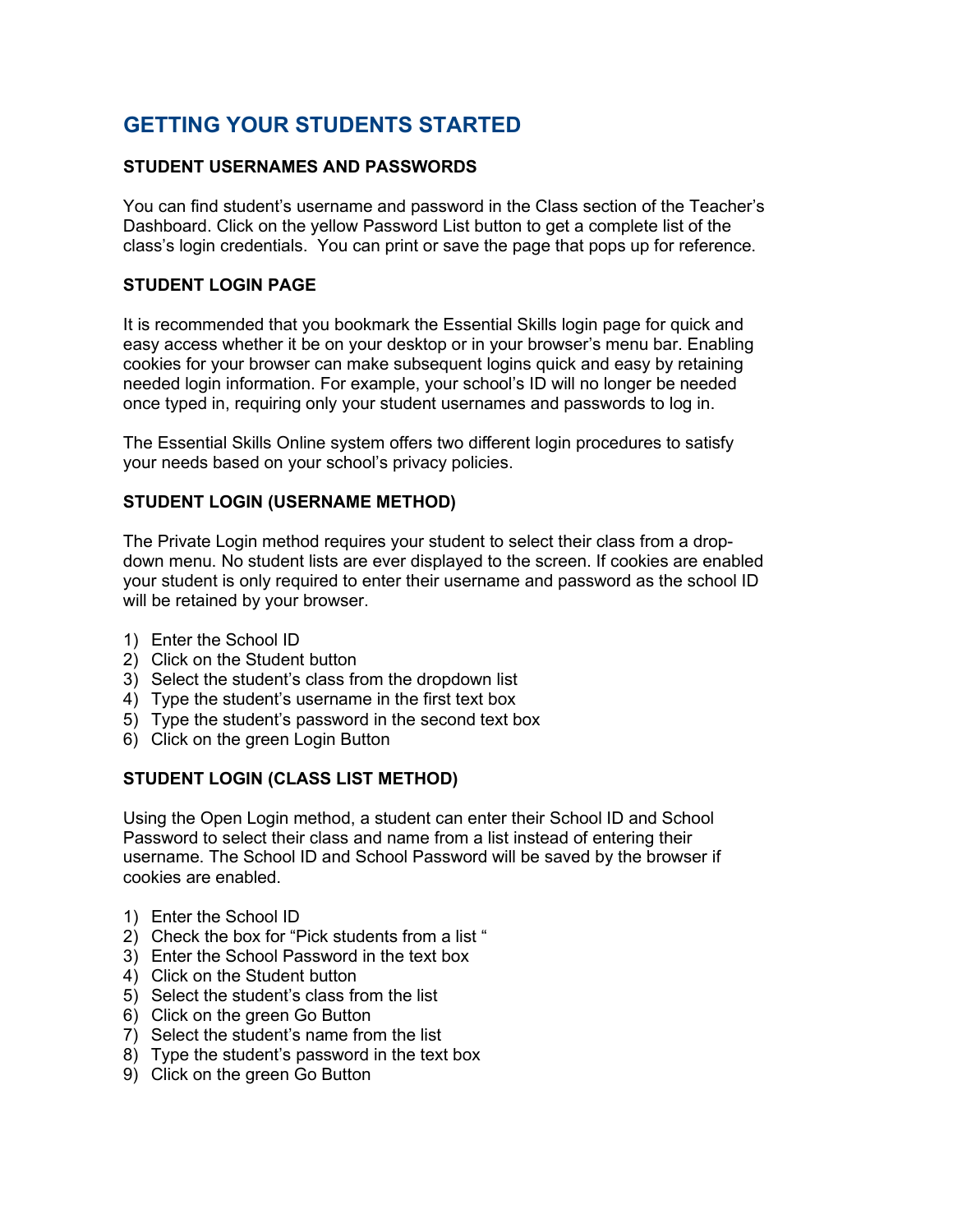### <span id="page-9-0"></span>**USING THE PROGRAM**

A good starting point is to provide your students with a brief demonstration of how the program works. Essential Skills programs can contain hundreds of activities, but a similar format is used throughout. This enables students to familiarize themselves with navigating the user interface across all the programs.

The main menu allows students to access a program's primary units. Each unit has its own menu, which provides access to that unit's activities.

Teachers are advised to configure the Teacher Dashboard before students use the program for the first time. This is a very simple procedure, whereby a class is created within the Teacher Dashboard, and then the name, username and password for each student is entered for that class. All the options for adding, moving, and deleting students and classes can be accessed through the Classes menu. Detailed instructions are provided in the "Using the Teacher Dashboard" section below.

Each time a student logs in to their account, they will see the list of programs available to them. If they have any pre-tests, post-tests or custom assignments, these will be displayed instead of the full list of programs. Students can click on the "Show All" button to access the complete list of programs.

Once a program is selected, the student will be placed in the first menu of the program. If they have used the program before, they are automatically placed in the menu where they last left off.

It is recommended that activities be completed in a sequential order from top to bottom.

When a score of 80% or better is achieved in an activity, the student receives a gold star. A gold star represents mastery of an activity. Some activities require students to achieve an average of 80% or better on at least two trials for a full star to appear.

The mastery level can be changed by the administrator or teacher account linked to the class.

It is advised that students work on the program for at least 20-30 minutes, three times per week to receive the full benefits of the software.

\*As a security measure, students that are inactive for a period of twenty minutes will be automatically logged out of the program.

### <span id="page-9-1"></span>**PRE-TESTS**

A pre-test is a placement test. If a student achieves less than 80% for any module tested, then an assignment will be created for them based on the results. The assignment will either place them at a relevant starting point in the program or lock the modules they do not need to complete.

There are two types of pre-tests. One tests a student until they achieve less than 80% for a module and then creates an assignment comprised of the module the student failed and all subsequent modules. The other type of pre-test will test all modules within a program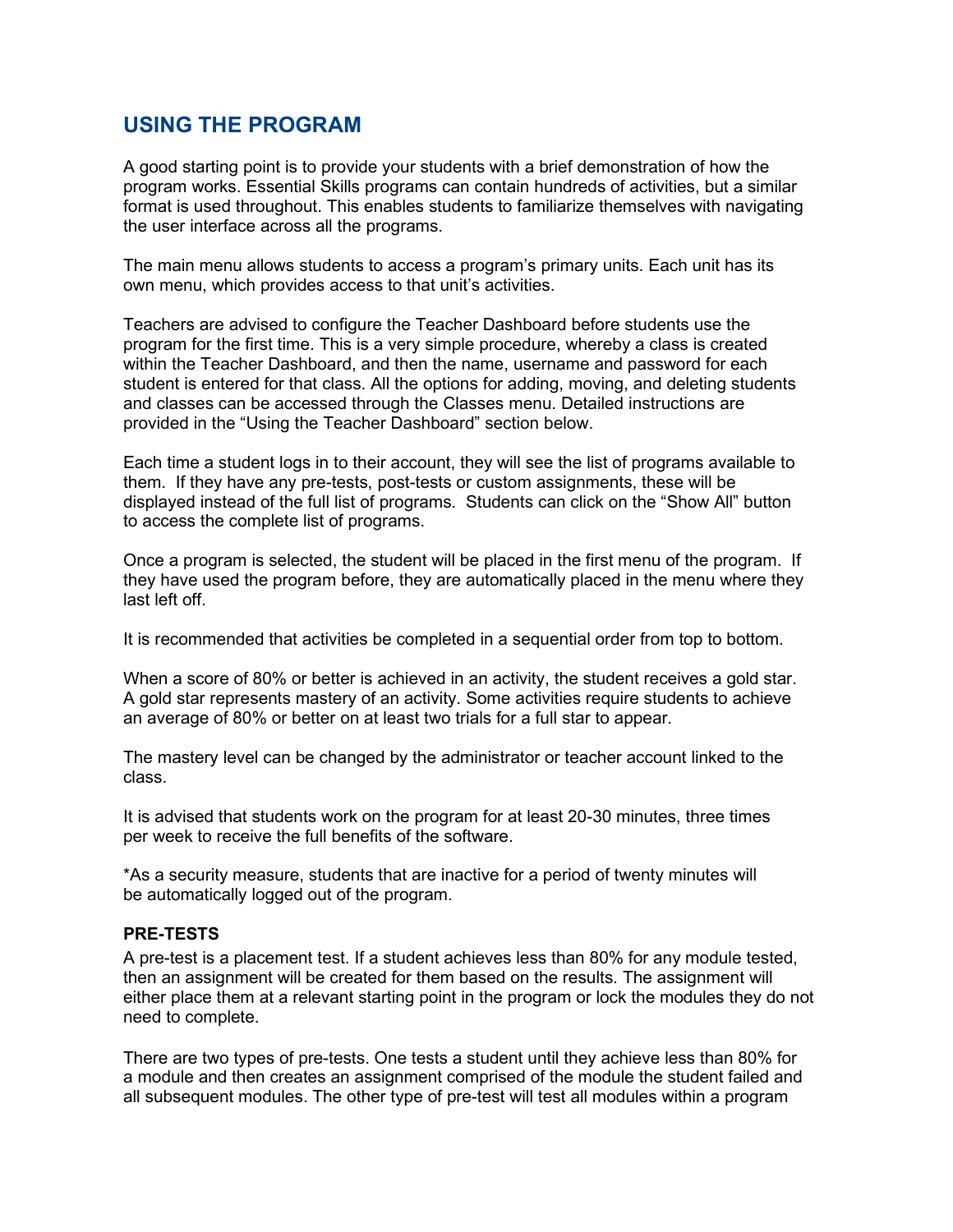and then create an assignment of only those modules they failed. The modules they passed will be locked. This is based on program content and cannot be selected by an instructor.

If a student achieves 80% or more on all the modules within a pre-test an assignment will be created with all the modules locked. This indicates that the student does not need to do modules and should move on to a more challenging program. The modules can be unlocked by deleting the pre-test in the Teacher Dashboard

### <span id="page-10-0"></span>**POST-TESTS**

A post-test can be assigned after a pre-test has been completed. It functions like the pretest and the results will be weighed against the pre-test in the reports section of the Teacher Dashboard. Multiple post-tests can be assigned. The post-tests will be compared to previous post-tests and the original pre-test so the student's improvement can be tracked in the reports.

### <span id="page-10-1"></span>**ASSIGNMENTS**

Each program consists of different modules. An Assignment is comprised of a selection of modules that the student should complete. Modules that are not part of the assignment are locked and indicated in red text.

Assignments can be useful in several ways. The standard usage would be to tailor an assignment for a student(s) that should be completed over a time period. Another usage is to create an assignment for the class containing only one module, which ensures all your students will be working in the same area of the program. Lastly, an assignment can be created where all the modules are selected. This simply has the effect of promoting the program to the Home Page. Thus, making it easier for you students to find it if there are many Essential Skills programs registered to your school. The Program Selection Menu will also indicate which programs a student has Pre-Tests and Assignments for by coloring and labeling the icons.

### <span id="page-10-2"></span>**SUMMARY SCREEN**

When students exit, they are shown a summary report of the work that they have completed for that session.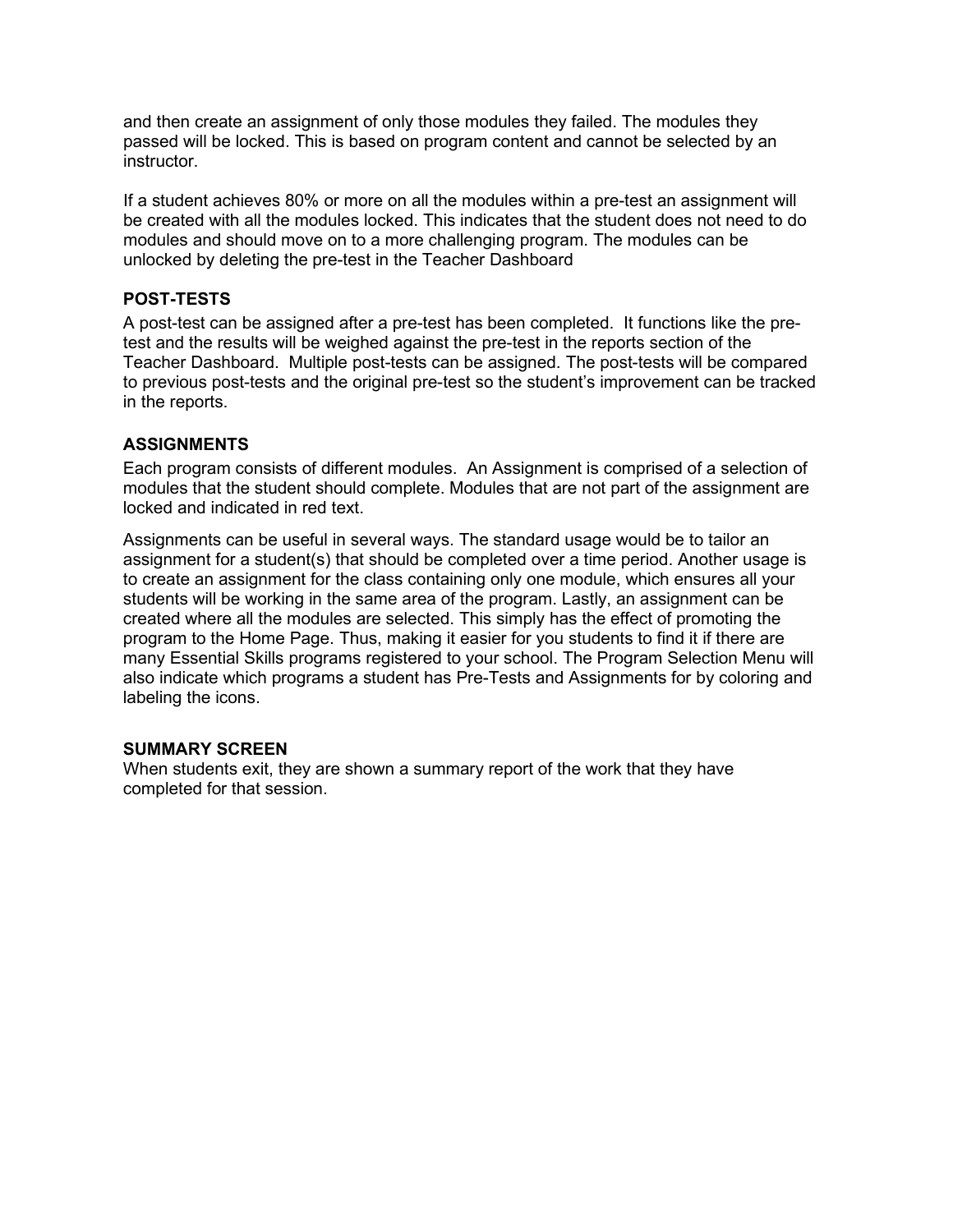### <span id="page-11-0"></span>**USING THE TEACHER DASHBOARD**

Teacher Dashboard is a tool used by teachers to manage students and classes; view student marks and reports; assign pre-tests and assignments; view Scope and Sequence documents; license programs; and adjust system settings. The Teacher Dashboard can be accessed from the School Login page. The different sections of the Teacher Dashboard can be accessed by clicking on the tabs that appear along the top of the screen.



### <span id="page-11-1"></span>**SUMMARY**

The summary section displays a summarized report of program usage over a set amount of time. It displays the number of activities completed and mastered per day, number of hours spent, total accuracy score, and the number of logins. The data can be displayed in chart or table formats. By default, the reports being displayed are based off the last 7 days. This can be changed by clicking on the blue Set Date button and setting the range manually or selecting one of the premade options. (14 days, 30 days, 6 months or 1 year)

### <span id="page-11-2"></span>**REPORTS**

In this section of the Teacher Dashboard, marks and reports can be displayed, printed and downloaded. Using the menus and lists, select the desired class and student, program and report type that you would like to view (report types are outlined on the next page). You may then save the reports to a file, send to your browser for full screen view or simply print.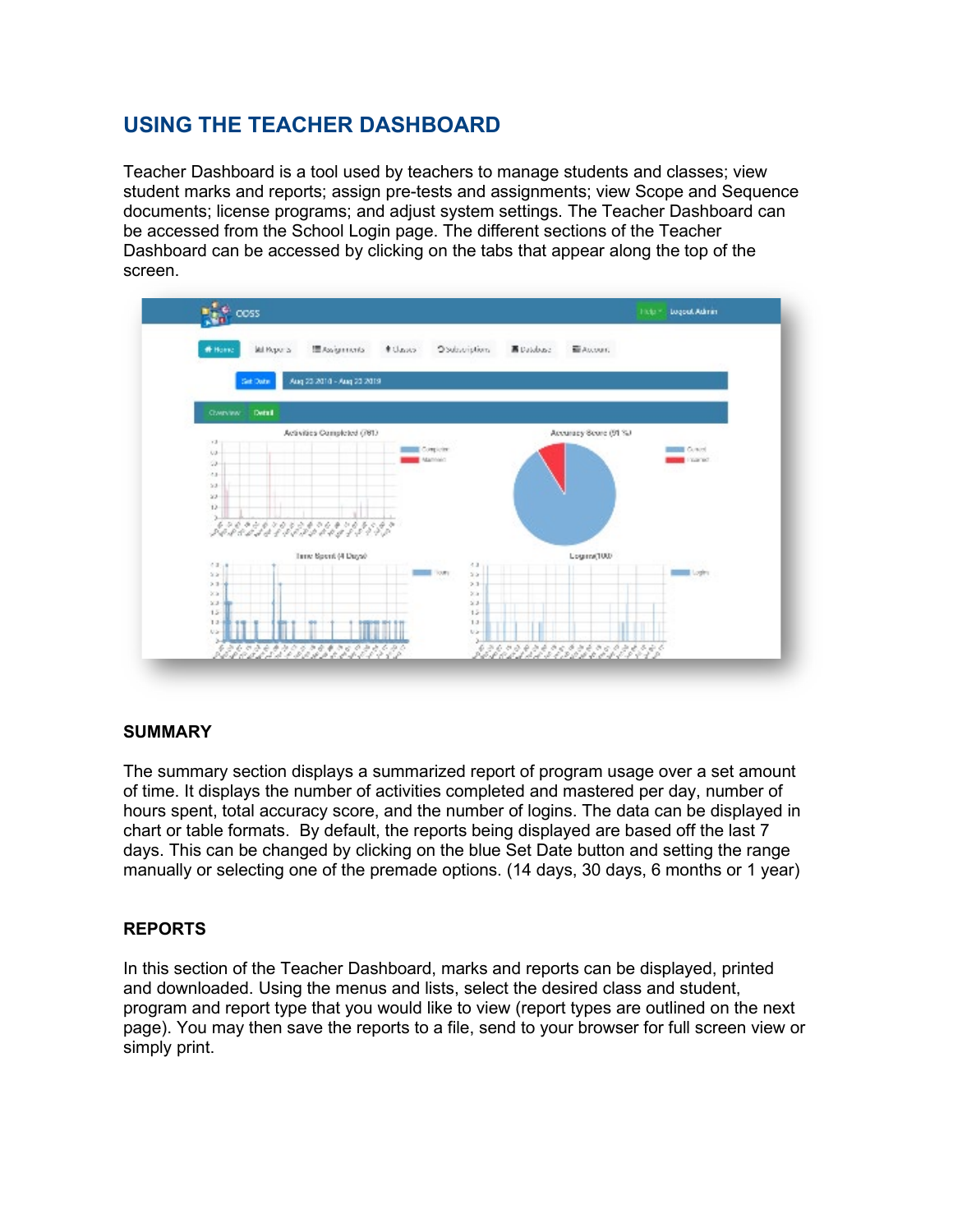### <span id="page-12-0"></span>**REPORT TYPES**

**Skill Report:** Displays the number of correctly answered questions and the number of attempted questions broken down by individual skills.

Activity Report: Displays the results of every activity completed by the student within the date range selected.

• **Unit Report:** Displays a summary of every unit of activities completed by the student within the date range selected.

• **Hot-Spot Report**: A "hotspot" is an activity that has been attempted by the student three times without mastery. The hotspot report notes how many hotspots vs. total activities attempted there are in total for the student. The report goes on to list the unit name and activity name for each hotspot, along with the number of attempts, the average mark and time spent in each hotspot. Once a student masters the program listed in the hot spot report, the activity will no longer be listed in the report.

• **Pre-Test Report**: Lists the modules in a pretest, how many questions the student answered correctly, and if the module has been assigned to the student.

• **Post-Test Report:** Displays a graph of the student's progress across post-tests.

• **Compare Report:** The three graphs display individual data for an entire class of students. The graphs detail: the average time in seconds the student took in answering each question; the percentage complete per program module and the percentage of questions answered accurately.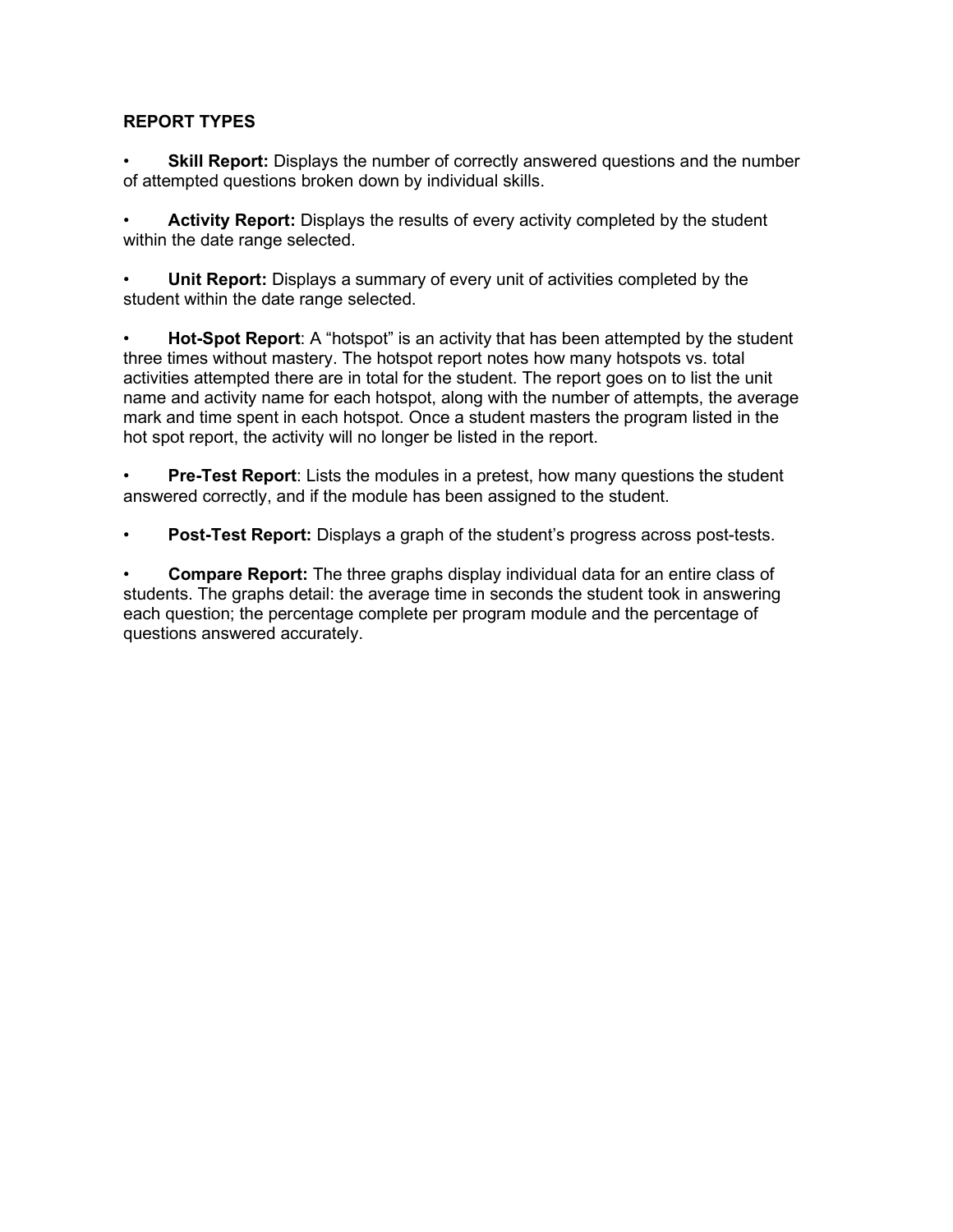### <span id="page-13-0"></span>**ASSIGNMENTS**

The Assignments section allows for the setup of pre-tests, post-tests and module assignments.

- 1) Click on the "Select Class" button, click on the class that needs assignment changes, then click on the "Select Class" button below.
- 2) Select the program that needs assignment changes.
- 3) Click on a student to edit their assignments. More than one student can be selected at a time.
- 4) On the right side, click to assign or remove Pre-tests, Post-tests or Modules.

**Note: Assigning a new pre-test for a student has completed it will overwrite the saved pre-test data results for that student. Post-tests can be assigned repeatedly to gauge progress.**

5) Click OK to finalize the assignment

Assigned Pre-Tests, Post-Tests and Modules will all appear on the student's program selection page. To access unassigned programs, the student can click on the "Show All" button.

### <span id="page-13-1"></span>**PRE-TESTS**

A pre-test assigns a series of questions to the student, which represents an overview of the entire program. This allows the pre-test to identify areas of student strength and weakness. The results of the pre-test are then used to automatically generate an assignment based on the areas that need improvement.

After a pre-test is assigned, it will appear on the student's program selection page the next time they log in.

### <span id="page-13-2"></span>**POST-TESTS**

A post-test assigns a series of questions to the student, which represents an overview of the entire program. This allows the post-test to identify areas of student strength and weakness. The results of the post-test are then used to automatically generate an assignment based on the areas that need improvement.

After a post-test is assigned, it will appear on the student's program selection page the next time they log in.

### <span id="page-13-3"></span>**MODULE ASSIGNMENTS**

Modules can be assigned manually. Module assignments from pretests can be changed here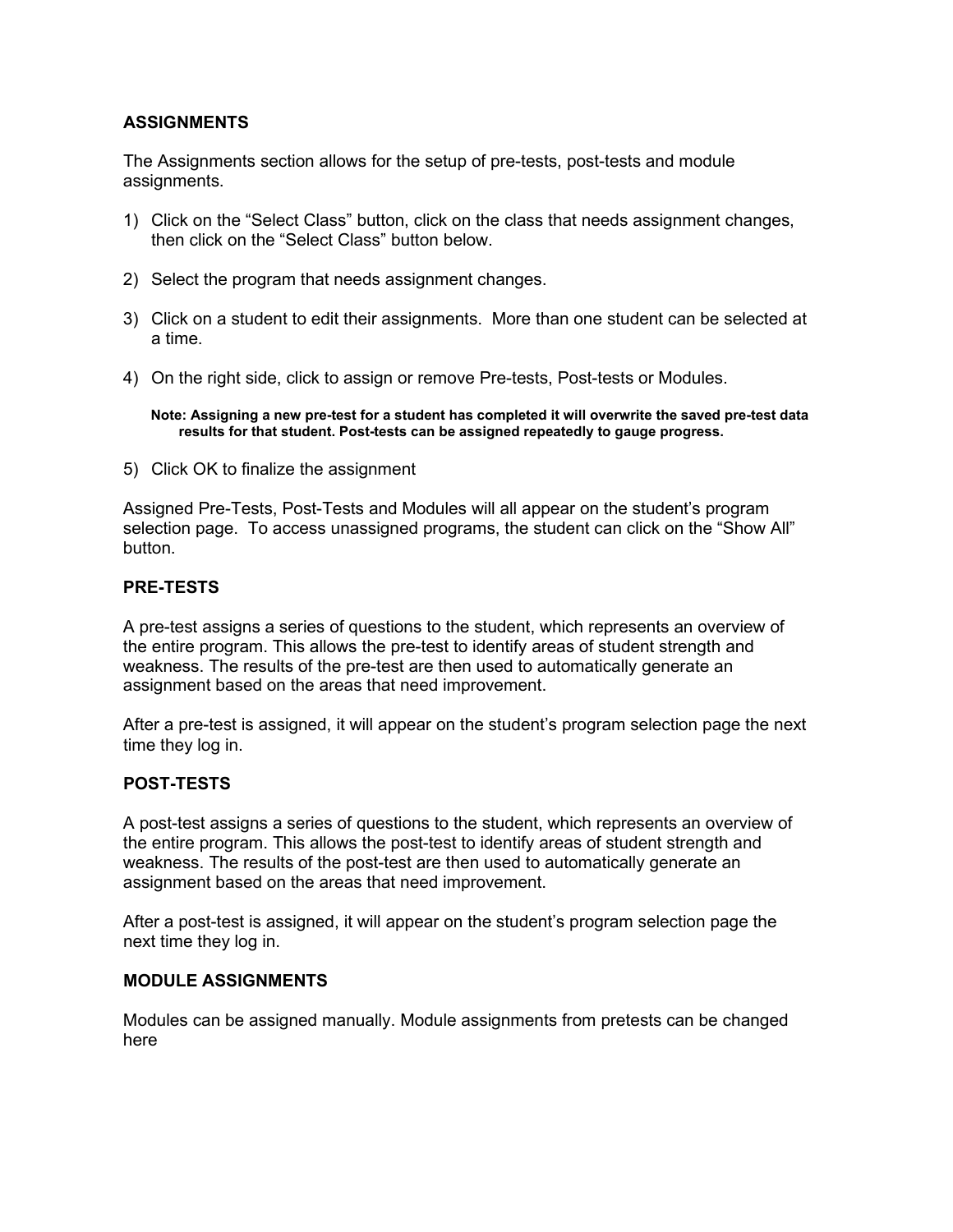### <span id="page-14-0"></span>**CLASSES**

The Classes section allows you to add, remove view and edit classes. Specific settings can also be applied to affect all students in a class. You can access these features by clicking on the green Edit button.

If you do not have a class created yet, you will need to do so before you can access most of the functions in the Teacher Dashboard.

Once logged in as a teacher, the user will only be able to view and change details within their own class.

### **Creating A New Class**

1) Create a class by clicking on the green New Class button at the top of the menu.

**Note: Classes have names, usernames and passwords that are assigned by the administrator. The display name is what will be displayed in the program. The username and passwords are used for logging in as a teacher.**

- 2) Type your class' display name, username and password in the corresponding text boxes. Click on Add to Class List to finalize the class creation. After your class is created you will be prompted to create students.
- 3) Click OK to proceed to student creation or hit Retry to go back to the Class List.

### **Deleting A Class**

- 1) To delete a class, click on the plus symbol to the left of the class name to select it. The row will be highlighted in blue, and a checkmark will replace the plus symbol.
- 2) Click on the red Delete button at the top right of the class list. A confirmation window will pop up asking you to confirm that you want to delete the class.
- 3) Press OK to delete the class. You will not be able to delete a class if students of that class are currently logged in.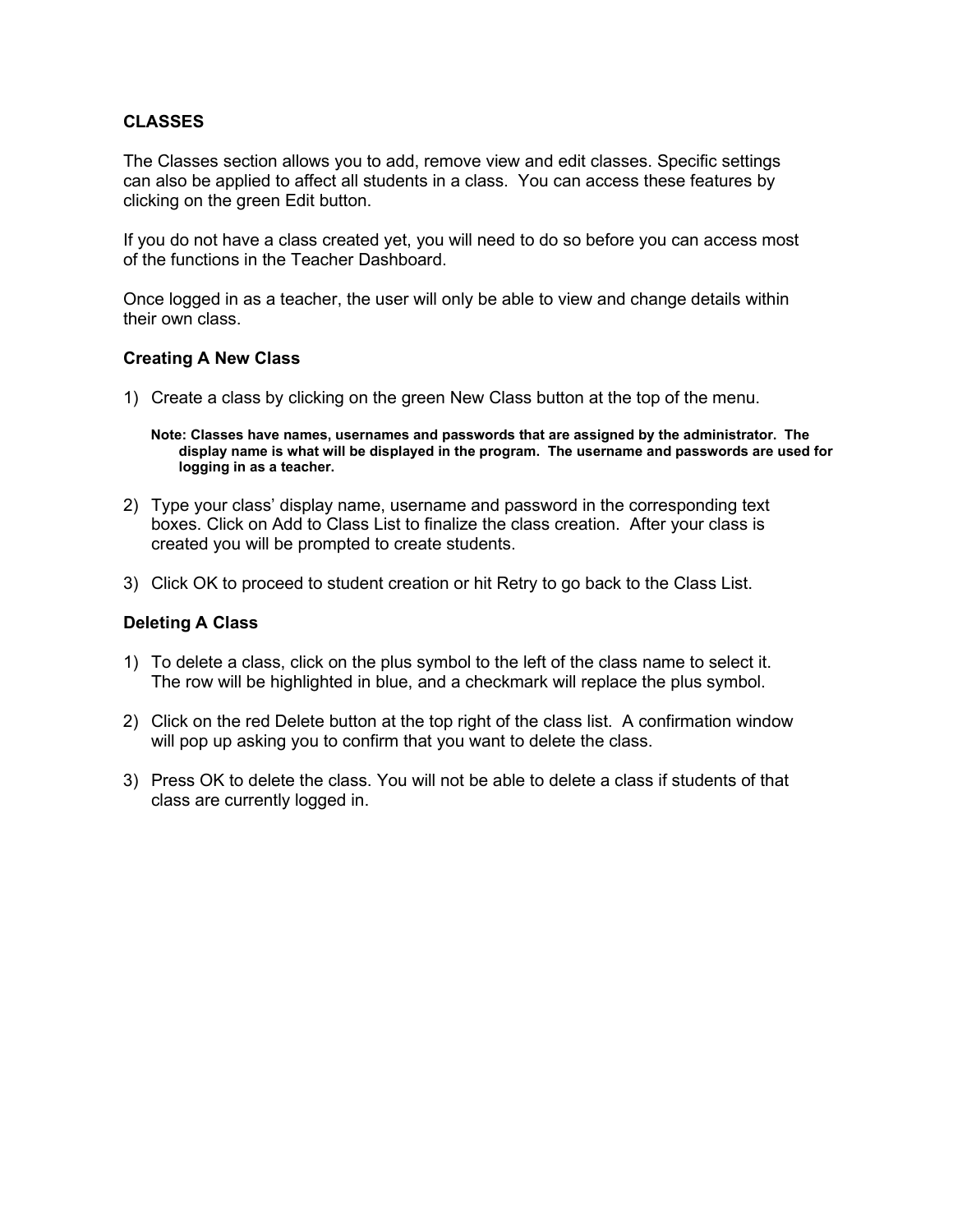### **Class Profile Settings**

To manage settings for an individual class, select the desired class from the class list on the left-hand side of the screen.

Click the Edit button. From this window, the class name, grade level, theme, menu numbering, and mastery level can be changed.

The Numbered Menus option controls whether numbers will appear in front of the unit and activity names throughout the programs. This can be useful for students with reading difficulties. This is a cosmetic option and does not affect any other aspect of the programs.

The Mastery Level setting determines what percentage a student must achieve for an activity to earn a gold star (to master it). The default Mastery Level is 80%.

The Favorite Program section is used to select which programs the students in the classroom will see when they log in. The students will only see the programs that have been selected. If no programs have been selected, then the students will see every program that are in the subscription.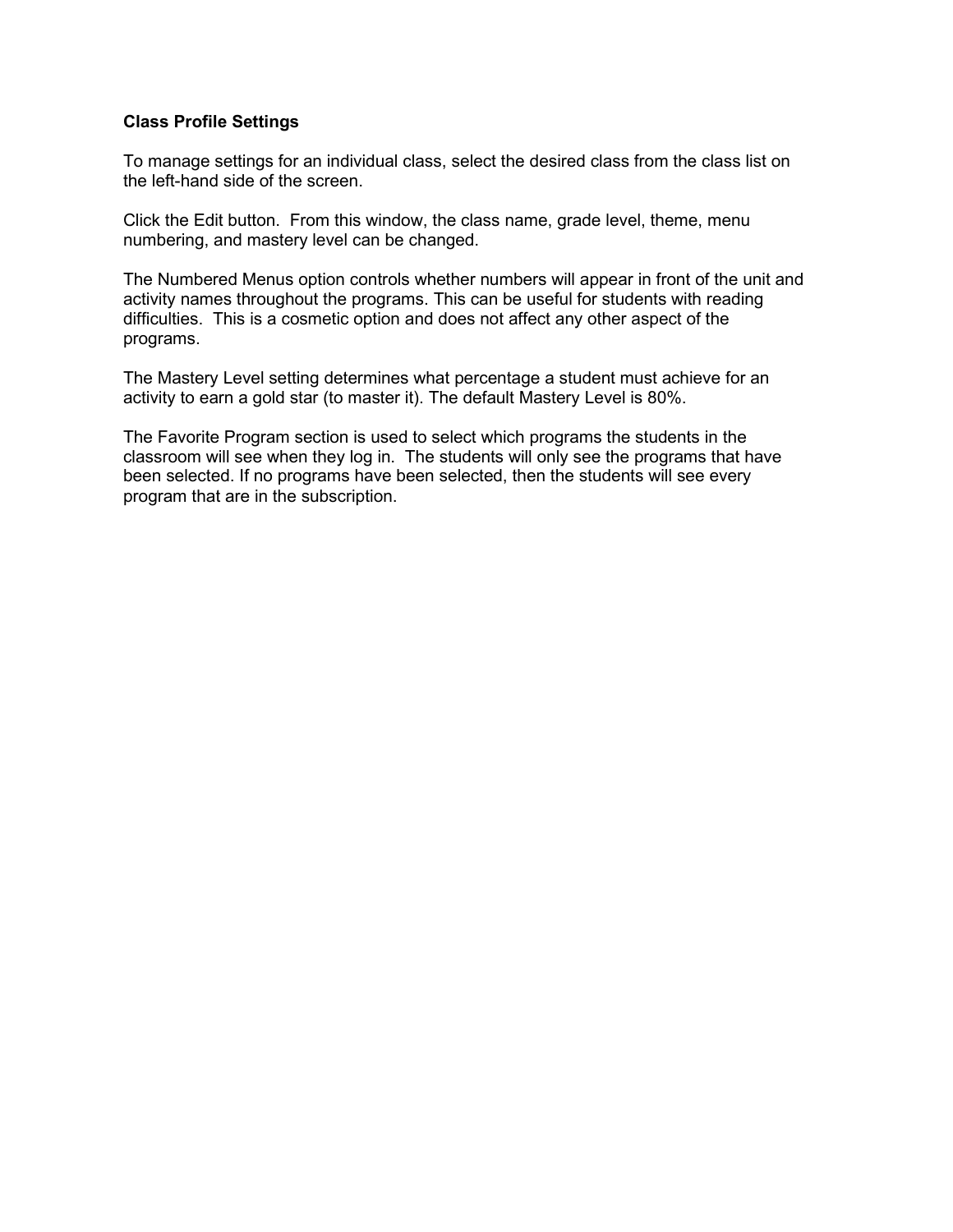### **Creating New Students**

- 1) Select the class to add a student to by clicking on its name.
- 2) Click on the green "Add Student(s)" button.
- 3) Type the student's display name, username and password in the corresponding text boxes.
- 4) Click on the Add to Student List button to finalize the student creation and return to the class page.

### **Creating Multiple New Student**

- 1) Select the class to add students to by clicking on its name.
- 2) Click on the green "Add Student(s)" button.
- 3) Click on the yellow "Bulk Add Students" button the right.
- 4) Type the names of the students in the text box on the left. Press enter after each student name to add another.
- 5) The middle section is used to select what the student's usernames will be. There are options to choose Full Names, First Names, Last Names or First Name plus the first letter of the last name.
- 6) The right section is used to choose how passwords are generated for the student. Generated passwords with letter and/or numbers, one single password for all students being added, or leave the passwords blank with None.
- 7) Click on the green Verify button at the bottom so the dashboard can check for any issues that might arise (i.e. conflicting names, usernames, or passwords).
- 8) If everything is highlighted in green, click on the Create Students button to finalize the process. If there are errors, they will be highlighted in red. Click on the Retry button to return to the previous menu.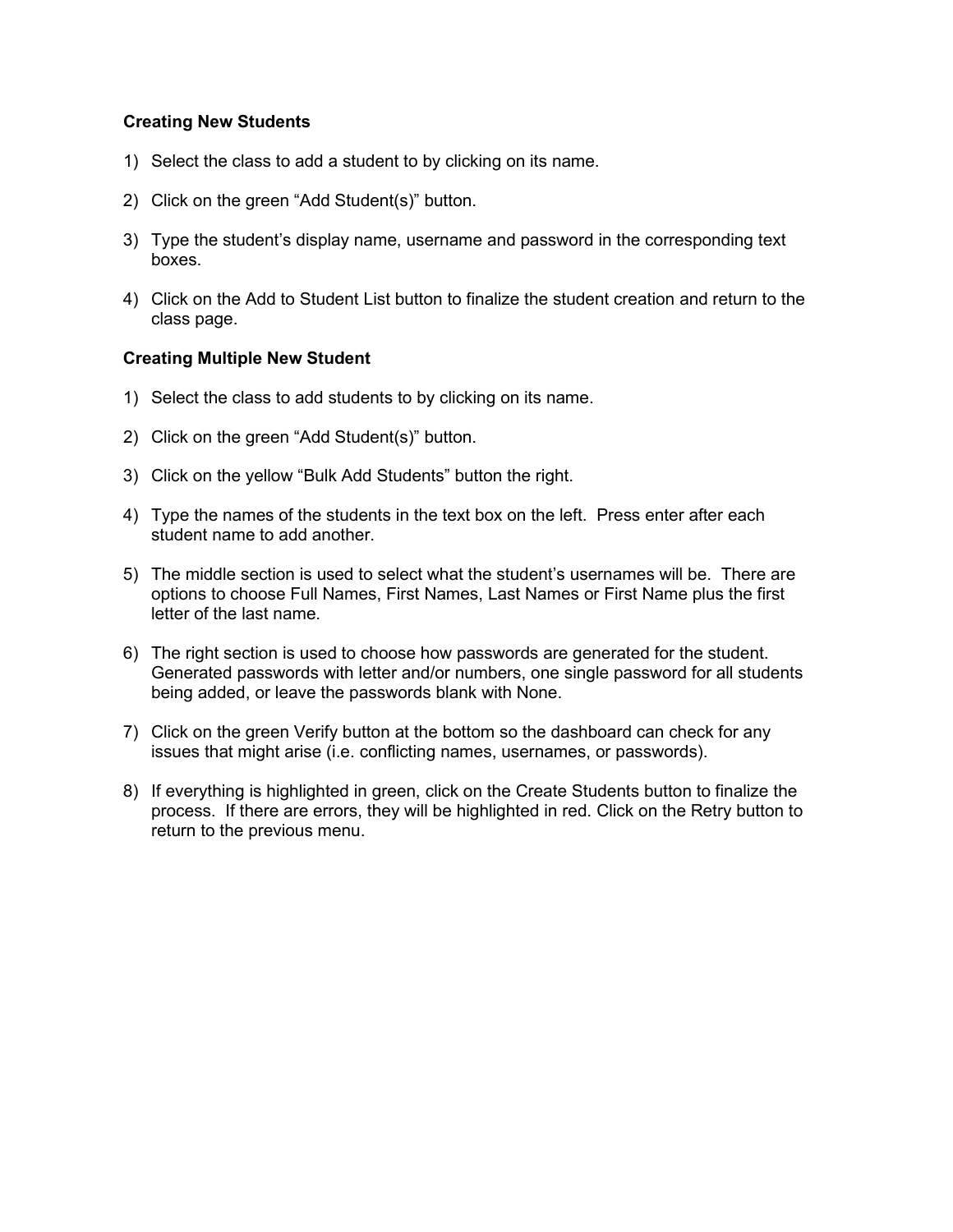### **Importing Students from A CSV File**

CSV - stands for comma-separated values. CSV files store data (numbers and text) in plain text. Each line of the file is a data record. Each record consists of one or more fields. separated by commas.

CSV files can be opened and edited using any spreadsheet editing software (i.e. Excel). It is important when creating a CSV file to not include commas as these are used to separate the values.

- 1) In the Classes section, click the New Class button.
- 2) Click the Import Class/Students from CSV File Button.
- 3) Click on Choose Files and select the CSV file you wish to import from.
- 4) Choose from one of the 4 options. (You may need to edit your CSV file so that it is compatible.) Make sure that the Class Names, Student Names (and optionally the Usernames and Passwords) are highlighted with the correct color in the example table you are shown.
- 5) Make sure the class and student names match up using the coloring system. Below is an example of how the classes are meant to be highlighted.

|                            |                                                 | Importing Classes and students from a CSV file:                                      |              |                                                                                                                                                        | Cancel |
|----------------------------|-------------------------------------------------|--------------------------------------------------------------------------------------|--------------|--------------------------------------------------------------------------------------------------------------------------------------------------------|--------|
| Step 2)                    |                                                 |                                                                                      |              |                                                                                                                                                        |        |
| starting on the first row. |                                                 |                                                                                      |              | The first 5 rows and columns of your file is displayed in the table below. Please check for any mistakes before continuing. Make sure you see the data |        |
|                            |                                                 | Select the option that shows how your file is formatted using the color codes below. |              |                                                                                                                                                        |        |
|                            |                                                 |                                                                                      |              |                                                                                                                                                        |        |
| <b>Row Options</b>         |                                                 |                                                                                      |              |                                                                                                                                                        |        |
| ● Option 1 © Option 2      |                                                 |                                                                                      |              |                                                                                                                                                        |        |
| <b>Column Options</b>      |                                                 |                                                                                      |              |                                                                                                                                                        |        |
| C Option 3 C Option 4      |                                                 |                                                                                      |              |                                                                                                                                                        |        |
|                            |                                                 |                                                                                      |              |                                                                                                                                                        |        |
|                            | Class Name   Student Name   Username   Password |                                                                                      |              |                                                                                                                                                        |        |
| Mr. Blender                | John Simons                                     | Aaron Nguyen                                                                         | Kyle Hart    | Sam Miller                                                                                                                                             |        |
| Mr. Brown                  | Doug Hamm                                       | Amy Andrews                                                                          | Mike Sanchez | <b>Tim Samson</b>                                                                                                                                      |        |
| Mr. Jones                  | Christi Lee                                     | Michael Harp                                                                         | Daniel Chan  | Will Henderson                                                                                                                                         |        |
|                            |                                                 |                                                                                      |              |                                                                                                                                                        |        |
|                            |                                                 |                                                                                      |              |                                                                                                                                                        |        |
| Choose<br>Back             |                                                 |                                                                                      |              |                                                                                                                                                        |        |
|                            |                                                 |                                                                                      |              |                                                                                                                                                        |        |
|                            | <b>Essential Skills</b>                         |                                                                                      |              |                                                                                                                                                        |        |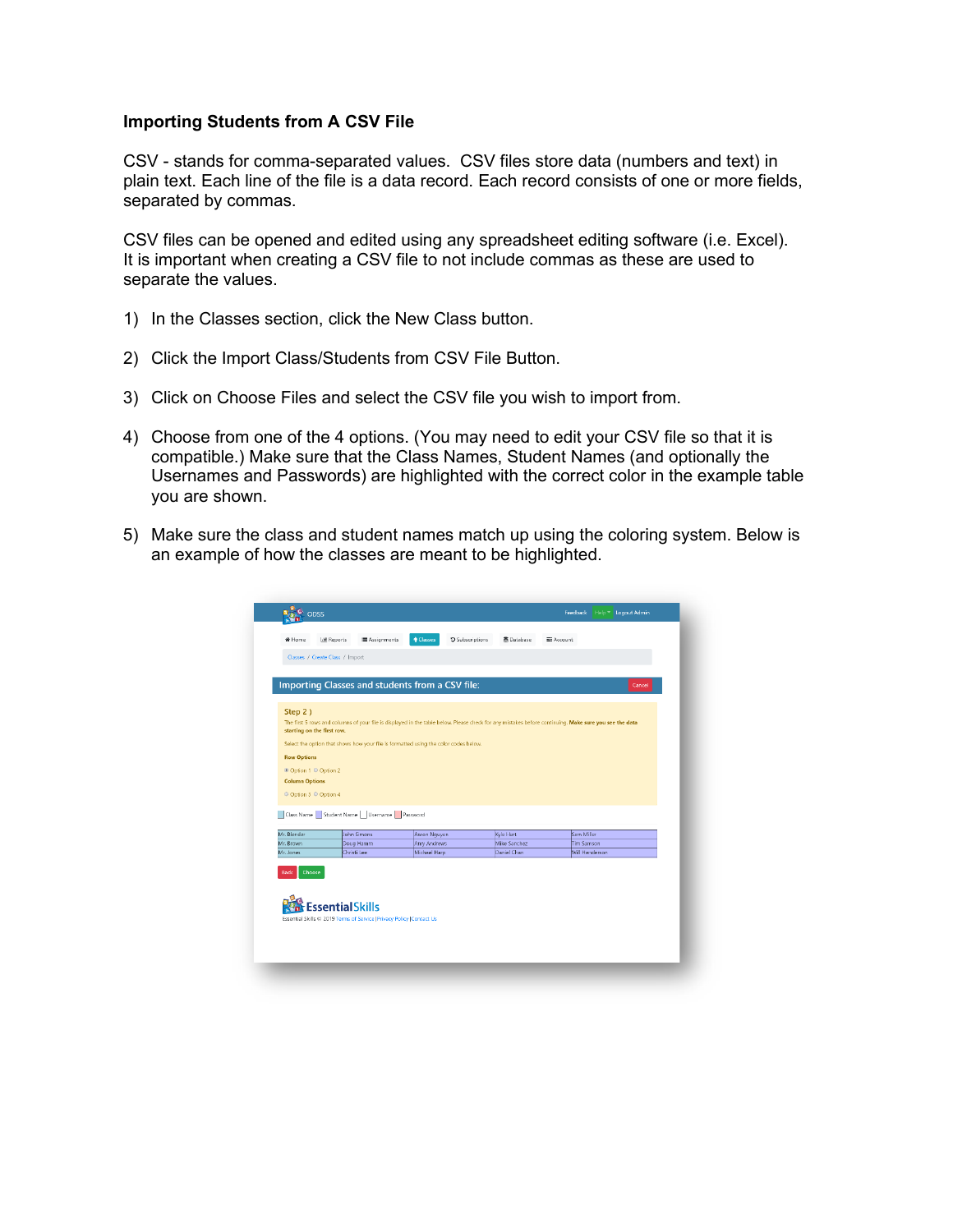### **Deleting Students**

- 1) Select the class you wish to remove a student from by clicking on its name.
- 2) Click on the student's name to highlight it. More than one student can be selected.
- 3) Click on the red Delete button. A prompt will appear to confirm the deletion.
- 4) Press the OK button.

**Note: Deleting a student will also delete any work completed by the student.**

### **Renaming Student**

1) To rename a student, first select the student from the list on the left-hand side of the screen. Then click on the purple Rename button in the middle of the screen. This brings up a yellow highlighted panel on the right-hand side of the screen, with the selected student's name in a field. You can rename the student in this field. When you are finished, click the green Ok button at the bottom of the screen to save your changes.

### **Moving Students**

- 1) Select the class you wish to move a student from by clicking on the class name.
- 2) Click on the student's name to highlight it. More than one student can be selected.
- 3) Click on the blue Move button.
- 4) Select the class to move the selected student(s) to, then click Choose.

### **Linking Student Across Classes**

Students can be linked across two classes so that more than one teacher can view the student's progress. The student will only be able to log in under their original class.

Once a student is linked, their name will be displayed with the class they are linked from. (i.e. LinkedClassName: StudentName)

### <span id="page-18-0"></span>**SUBSCRIPTIONS**

The Subscriptions section displays a list of your current programs, their expiration dates and the number of licensed users for each program or bundle. The total number of classes and students is displayed in the top right corner of the page.

Clicking on the name of the programs will display Scope and Sequence documents that detail the activities within the programs and the targeted skills they are associated with.